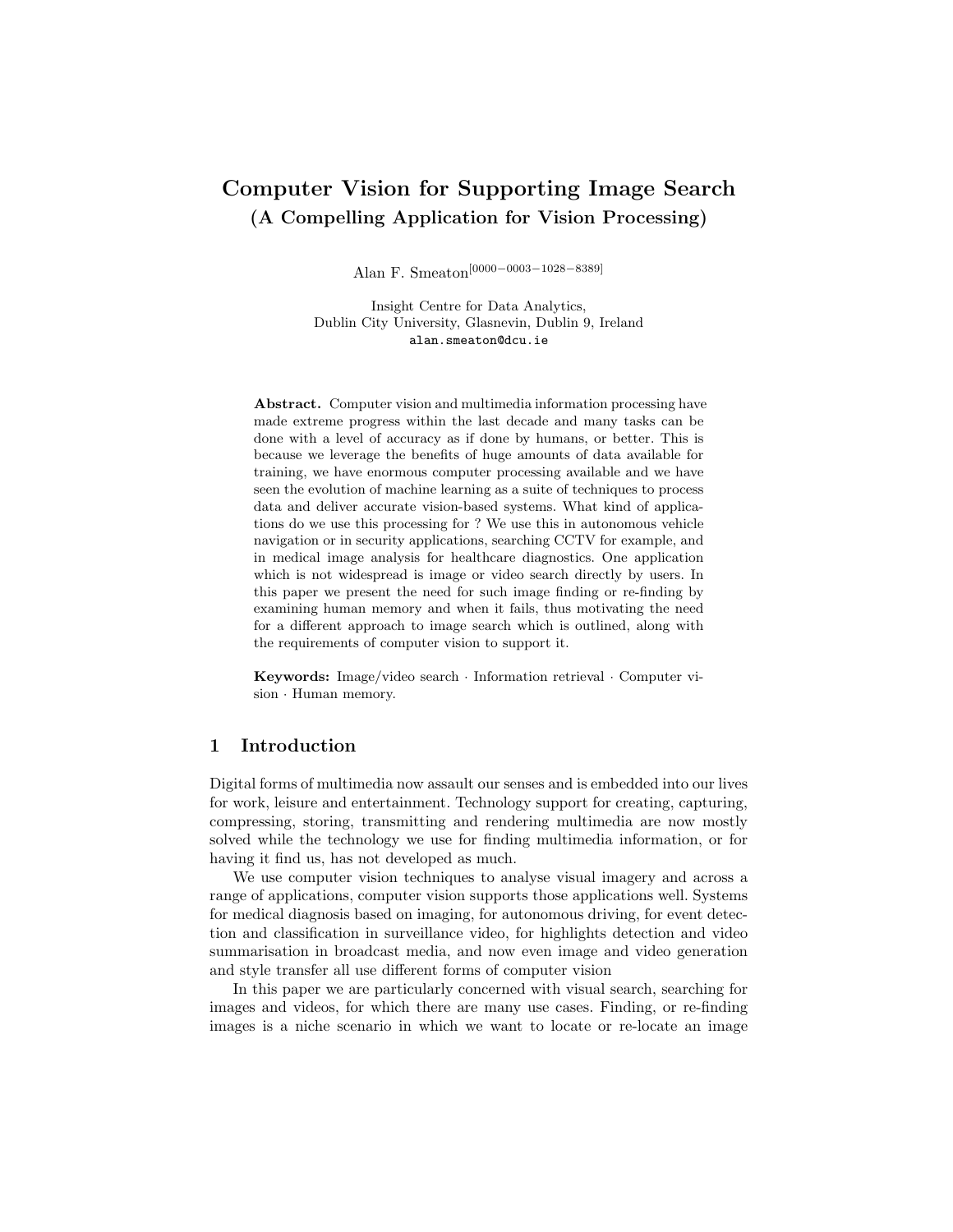or video clip we think we may have seen in the past. This could be an image on a web page, or in an advertisement, or in a movie, or on social media and we may be able to recall certain aspects of it but not describe it fully. The challenges presented here are much more complex than re-finding an equivalent text document because when re-finding text we will generally recall the words or phrases used and will have enough recollection to adequately describe the document's content. When re-finding imagery we will usually have only a partial recollection of the image and thus we cannot describe it fully. Furthermore, we know that since as much as 40% of searching is re-finding information [\[6\]](#page-9-0) then an even greater % of image search must be re-finding.

When we examine the kind of computer vision used to support visual information seeking we see a mis-match and in this paper we re-examine the relationship between searching to find or re-find visual content, and the computer vision used to support it. Since so much of our visual information seeking is re-finding, human memory is core to this so the paper will also include an overview of human memory and why we forget and thus have to re-find information. We will see how we are wrapping ourselves around the existing search technology behind computer vision and not how the technology is wrapping itself around us, to support us. This "technology first, human second" approach is bad because it makes us change or to develop technology for visual search systems in this case, that are less than they could be and instead of supporting us, we are forced to change

In the next section of this paper we provide a recap on human memory and how it works and why it sometimes fails, followed by an overview of information seeing and how search is just one part, the final part. We then look at search systems and how they have developed and then we examine computer vision as it is used in visual information seeking. Finally in the conclusions section we argue for visual search as a conversation between searcher and repository, and what form of computer vision is needed for this.

## 2 Human Memory

The human brain is made of approximately 86 billion neurons, known as grey matter, connected by trillions of connections (synapses) along which electric pulses are transmitted. This architecture of a huge number of simple connected processors, is now realised as being very good for solving very complex problems, like vision, and learning. Human memory, a core component of all brain processing, is a brain-wide process and is broadly divided into 3 types:

- 1. Sensory or short term memory where we see, hear or feel something and which has a rapid decay unless it is refreshed;
- 2. Sensor memories are then passed to our short term memory but retained only if we are attentive to those senses. Usually we can only retain up to 7 items or chunks of information in our short term memory, and these are then discarded unless we consciously decide to store them in our long term memory;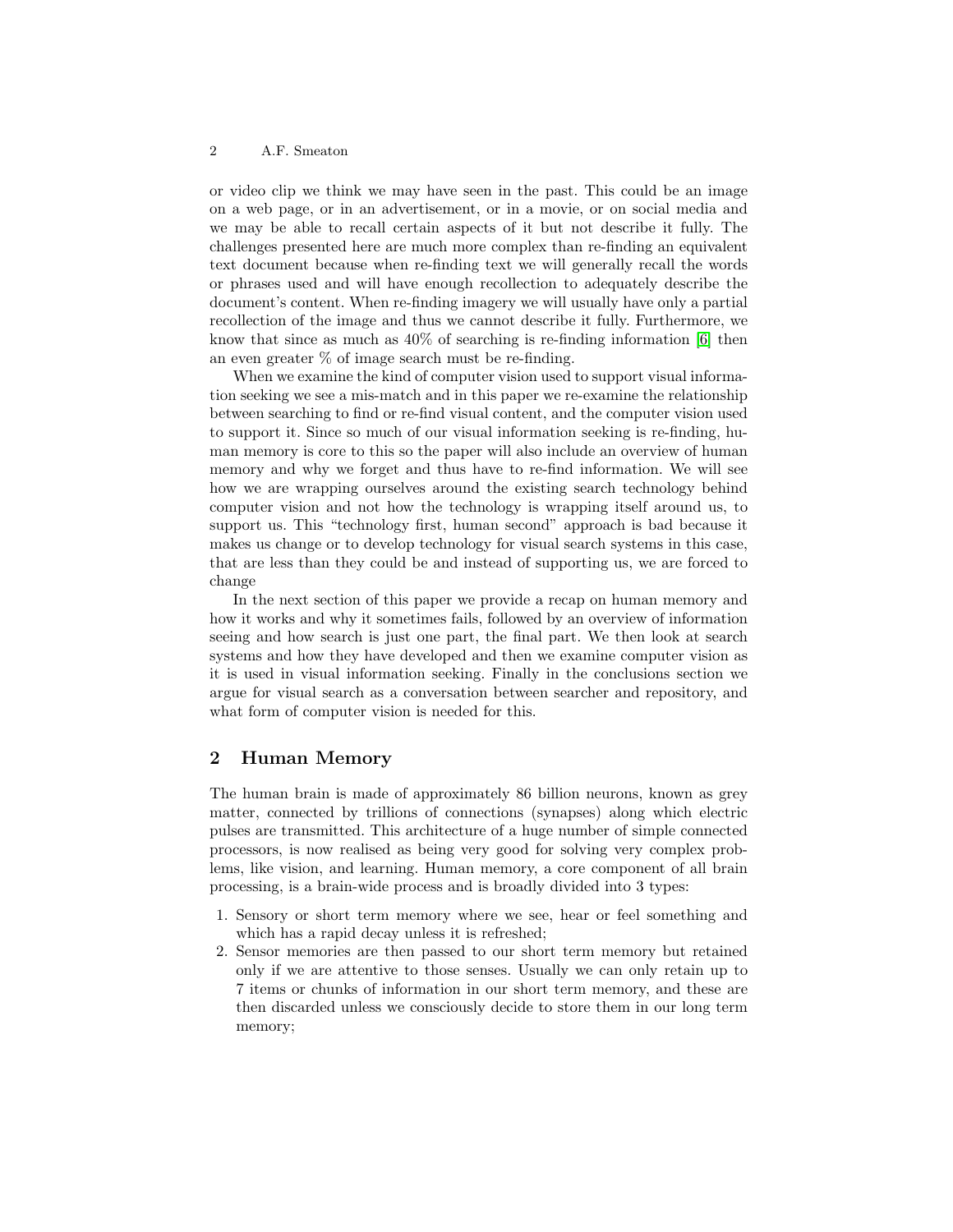3. Long term memory is a more permanent form of memory and is made of (1) declarative memory which is facts and events, like the answers to quiz questions and (2) procedural memory which is like muscle memory, playing piano or performing some work-related tasks like composing and sending an email.

There are many commonly-observed memory phenomena like false memories in autobiographical recall, Proustian moments of recall where sensing something, like the smell of garlic or hearing a certain song triggers a cascade of recollections about something else, or flashbulb memories where we have vivid recollection around significant events in our lives, like where we were and what we were doing when we heard the news about a significant world event or a personal event like the bereavement of a close friend.

Throughout our lifetime, our memory fails, naturally. Sometimes it can fail from a mild degree to a severe degree, and this is always from neurological damage. This can be immediate damage such as with a trauma, or it can be progressive such as with age. It can be caused by drugs like alcohol, by dementias like Alzheimer's, by diseases like Huntington's or Parkinson's, by OCD, schizophrenia, stroke, or Tourette's syndrome. But even without any of these factors, we just forget things anyway during our lives at work and at leisure, and in our social interactions with others. This is because not everything moves from our short term memory to our long term memory and even within our long term memory our memories will decay.

Investigations into how long we remember were first carried out by Hermann Ebbinghaus in the 1880s [\[3\]](#page-9-1), and the results of his work still hold true, that there is an exponential loss from our long term memory unless information is reinforced [\[5\]](#page-9-2). That means that last-minute cramming before an examination usually won't work and it means that the best way is to learn something, forget some of it but learn it all again, forget some again but less than before, then learn it all again, etc.

How steep is this forgetting curve and how long are we likely to remember things ? In the time it takes to make and drink a cup of tea we forget up to 42% of what we learned, in an 8-hour work day we forget 64%, and in a week it will be 75% of what we learned and wanted to remember, that will be forgotten.

To stop memories from decaying and fading, we need to rehearse and to repeat, and to revise through spaced repetition. What is attractive about the forgetting curve is the steepness of the tail-off. The first time something new is learned it is quickly forgotten, the second time is less quickly forgotten and as you review and review, what's learned remains remembered for longer. So repetition — especially spaced repetition -– helps us remember more, and for longer.

There are memory "tricks" we can to re-enforce our memory like connecting something new we want to remember with existing information we recall, thus weaving it into things we already know. This is achieved using things like mnemonics, word association, visualisation, chunking or breaking complex information or that big picture into smaller bits. The internet and popular science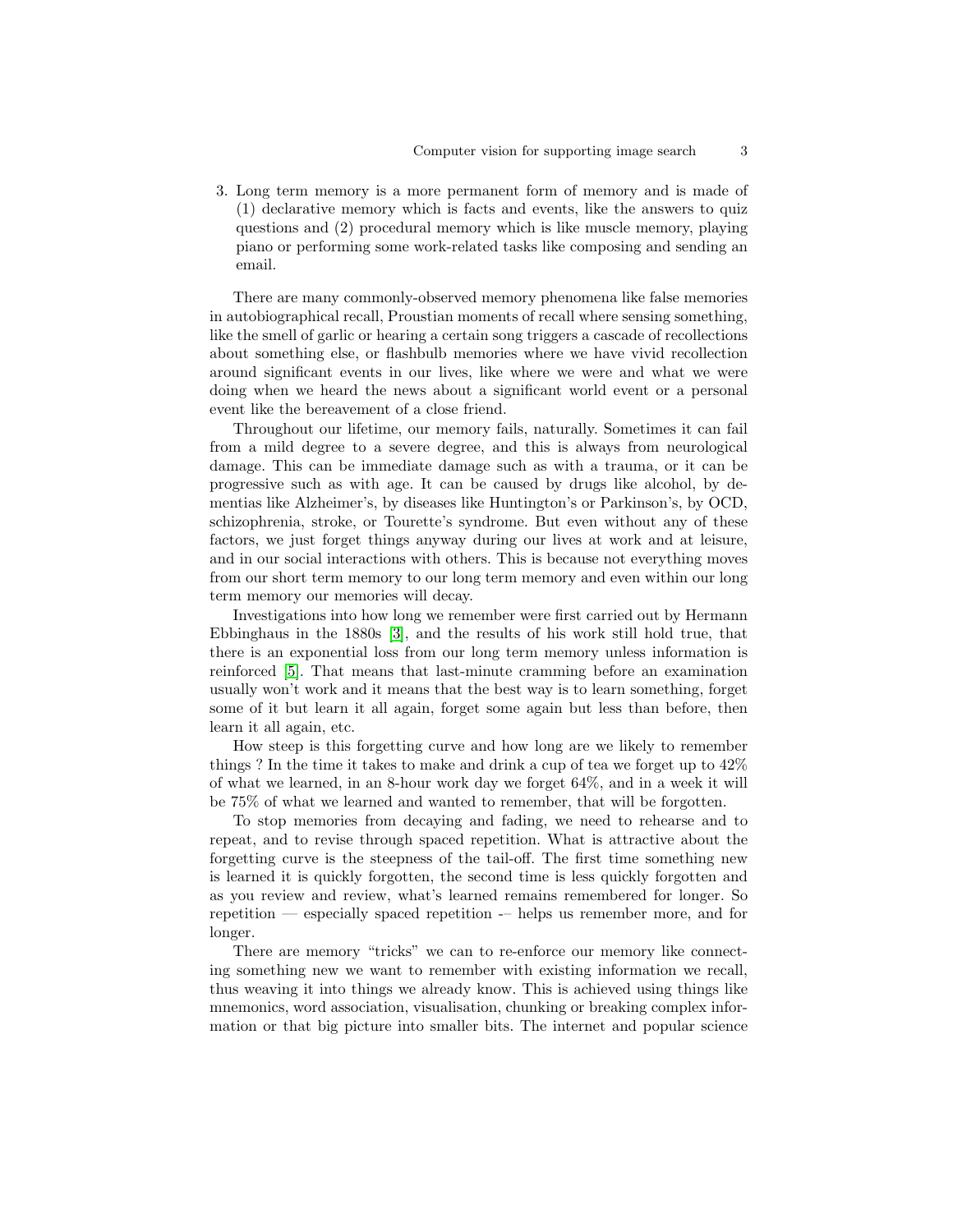is full of resources which claim to improve your memory but they are basically exploiting these two tricks . . . repetition to overcome the forgetting curve, and the weaving of new information into your existing knowledge.

We would like to believe that technology, in all its forms, is developed to help people. We have, and we use, technologies to help our sight (glasses, contact lens, smartphones which automatically caption our surroundings), our hearing (cochlear implants), and our movement (bionic prosthetics). This is quite accepted because we have used technology for some of our other basic needs like transport and communications.

Human memory already benefits from the use of supporting technology. A trivial example is phone numbers, which we now don't have to remember when we call somebody because they are replaced with aliases, the destination person's name, on our phones. We have notepads and post-its and chunking and tracking devices for our keys, calendars and diaries and more, but we have not planned a technology from scratch to help our memories, we have evolved it over time, especially in recent times and almost by stealth. Because so much of our lives are spent online and digital, we have learned that we do not have to remember things to the same degree as previously because we can always search for things from our past. This includes our emails, our documents, our browsing history, our enterprise systems and our social media feeds.

So before we take a look at how we find things among these enormous, up-todate, always available information resources, and see how easily accessible they really are, let us take a look at information seeking more generally.

# 3 Searching and Information Seeking

Searching for information or finding information is known in the research world as "information retrieval" (IR) and as a scientific topic within the broad computing area it is not new . IR pre-dates web search engines and was not a research backwater but a slowly maturing discipline. It takes time for the science behind a research area like information science to develop, it cannot be pushed or forced and by the 1990s we had evolved to a model of search based on a ranked list of search outputs. This ranked list was based on the statistical distributions of words in documents and in queries. We were developing interaction models where searches were incremental, looking beyond simple search ranking. We were looking at aspects like the incremental value of additional information in a ranking and relevance feedback in mid-search so as to re-rank as yet unseen documents. Though these were computationally demanding they would support searching as an interaction, a journey between the searcher and the information repository with the final destination being a user with a satisfied information need.

Throughout the intervening years IR developed to include things like the vector space model, term weighting approaches like BM25 and then language modeling, all built around the frequency of word occurrences in text and document representation based on a bag-of-words or more correctly a list of words. More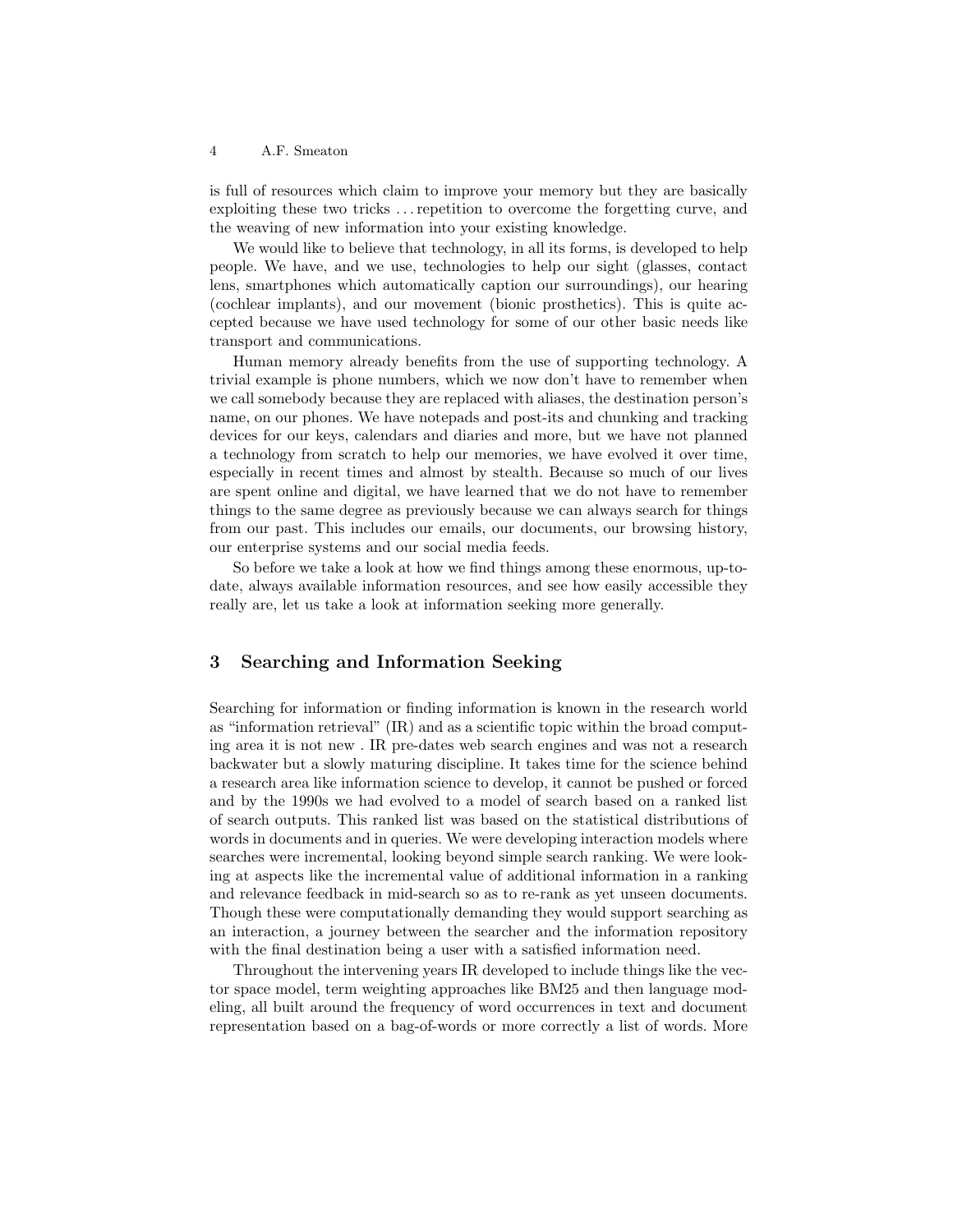recently we have seen retrieval based on learning-to-rank approaches, leveraging logged data from previous searches and advancements in machine learning.

Figure [1](#page-4-0) taken from [\[4\]](#page-9-3) illustrates the relationship between tasks we are performing, for work or for leisure, how these tasks generate information needs which we verbalise as a query which is then used as input to a search engine. What should be clear is that there is a large gap between what our task wants us to do, and the words we type into a search system, a kind of semantic gap.



<span id="page-4-0"></span>Fig. 1. How we go from information need, to search query (taken from ([\[4\]](#page-9-3)).

Then in the mid-1990s came the web, and the need or opportunity to provide search across all of the web and this was realised using a model of stateless search with no continuity or supporting the information seeking goal that enveloped each individual search. Instead the focus was on really fast response time to re-enforce the illusion that you were getting somewhere fast with your search. That was, and remains, the business model of fast response time and targeted advertising, and we accepted it because it was fast and it was free. Very quickly we grew used to this as being the way that search operated and it was superb engineering because it delivered fast response time in searching up-to-the-minute repositories of information.

In the intervening years the effort in terms of deployed web and enterprise searching has been towards crawling and indexing, and the search function has developed things like a multitude of positive and negative ranking factors for web pages and for websites and link importance and PageRank, and all of the "smarts" like Panda/Farmer and Penguin, but the search remains the same . . . fast response time but stateless search. There have been some exceptions like the knowledge graph, introduced by Google in 2012, which presented facts extracted from pages instead of ranking.

As a service, search is free, even though we pay for it with our data, but as a quality service it is not very good. That is because we have grown accustomed to searching poorly because the incremental cost to us of doing another search is so little, precisely because it is so fast. Web search and enterprise search use a brute force approach and our over-arching tasks, the things we actually want to find in terms of our information seeking, information finding, information discovery, these are a mis-match to the rapid-fire, stateless searching on the web and on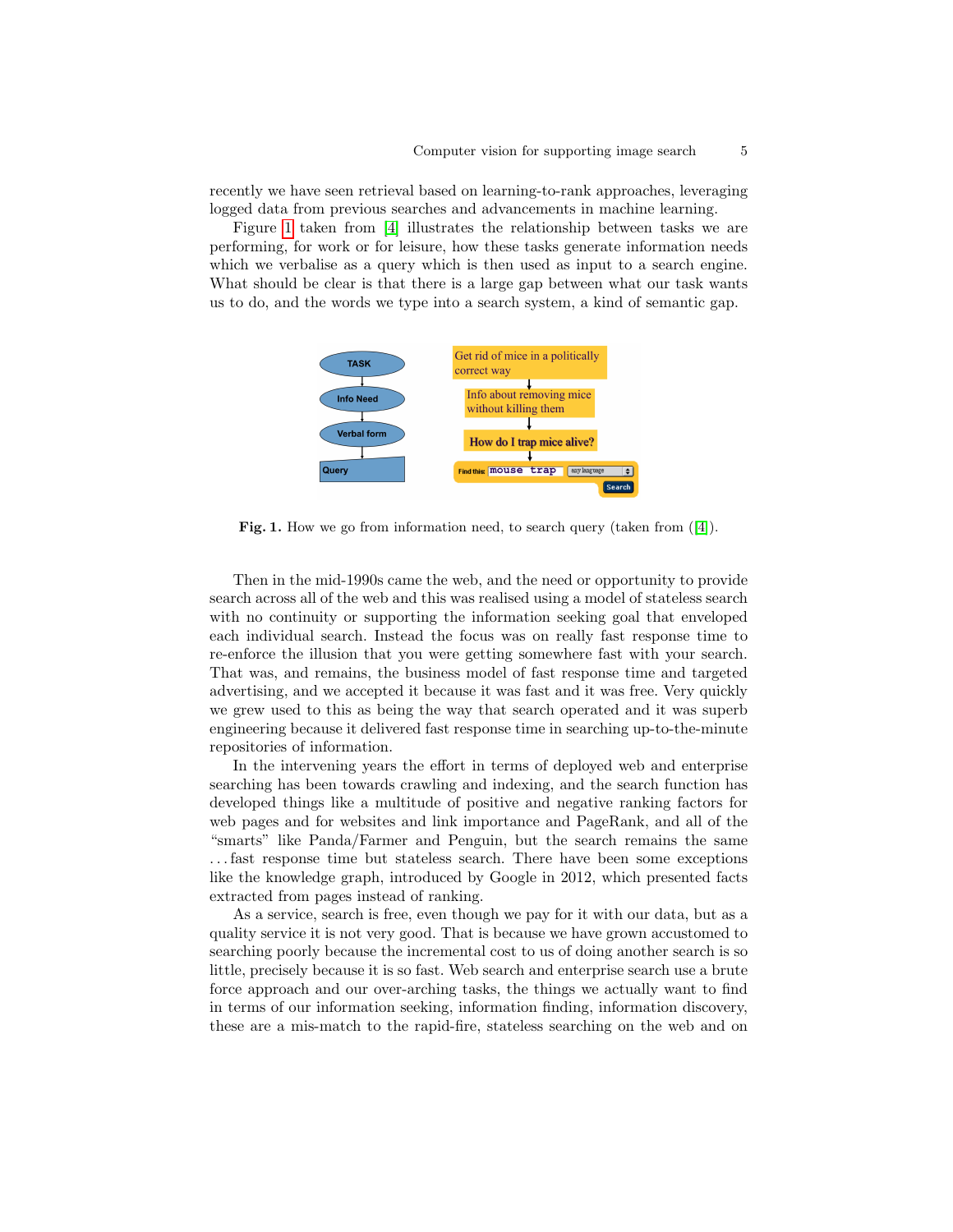our enterprises. There is no support for negotiated discovery, no information exploration, no information seeking, and as users we do not miss this because we never had it.

Information retrieval is hard, and it is difficult not because of the information we search for but because of us, the people who do the searching. We are all different and our diversity is what makes humankind. That means that building a search system with a one-size-fits-all and no tailoring for the individual, is already a flawed choice.

When we want to find information, we need it in order to make decisions, and that might be tasks related to work, leisure, or social interactions during interactions with others. When we look at these information needs we discover that there are different kinds of information need. Our information needs may be verificative or explorative so for example "who is the President of the European Commission" vs. "tell me about the European Commission". Our needs might be precise or vague such as "Where was the movie Castaway shot ?" vs. "tell me about the movie Castaway". We may be interested in topics over a long lived or a short duration and finally our needs might cost-dependent or inconsequential with respect to cost, where cost is measured as our own time.

This interpretation of information seeking is not new and information scientists have been developing theories of information seeking for decades. This is done in an attempt to understand the processes behind information seeking so we can then build tools to support different stages. Often this is done within narrowly defined tasks, like information seeking to support journalists writing articles, or in seeking information about health. Figure [2](#page-5-0) taken from [\[7\]](#page-9-4) shows research areas that have come and gone over the last several decades as major foci for IR research and most of these still subscribe to this single query, stateless, ranked output model of searching rather than addressing information seeking.



<span id="page-5-0"></span>Fig. 2. History of the major research topics in information retrieval (taken from ([\[7\]](#page-9-4)).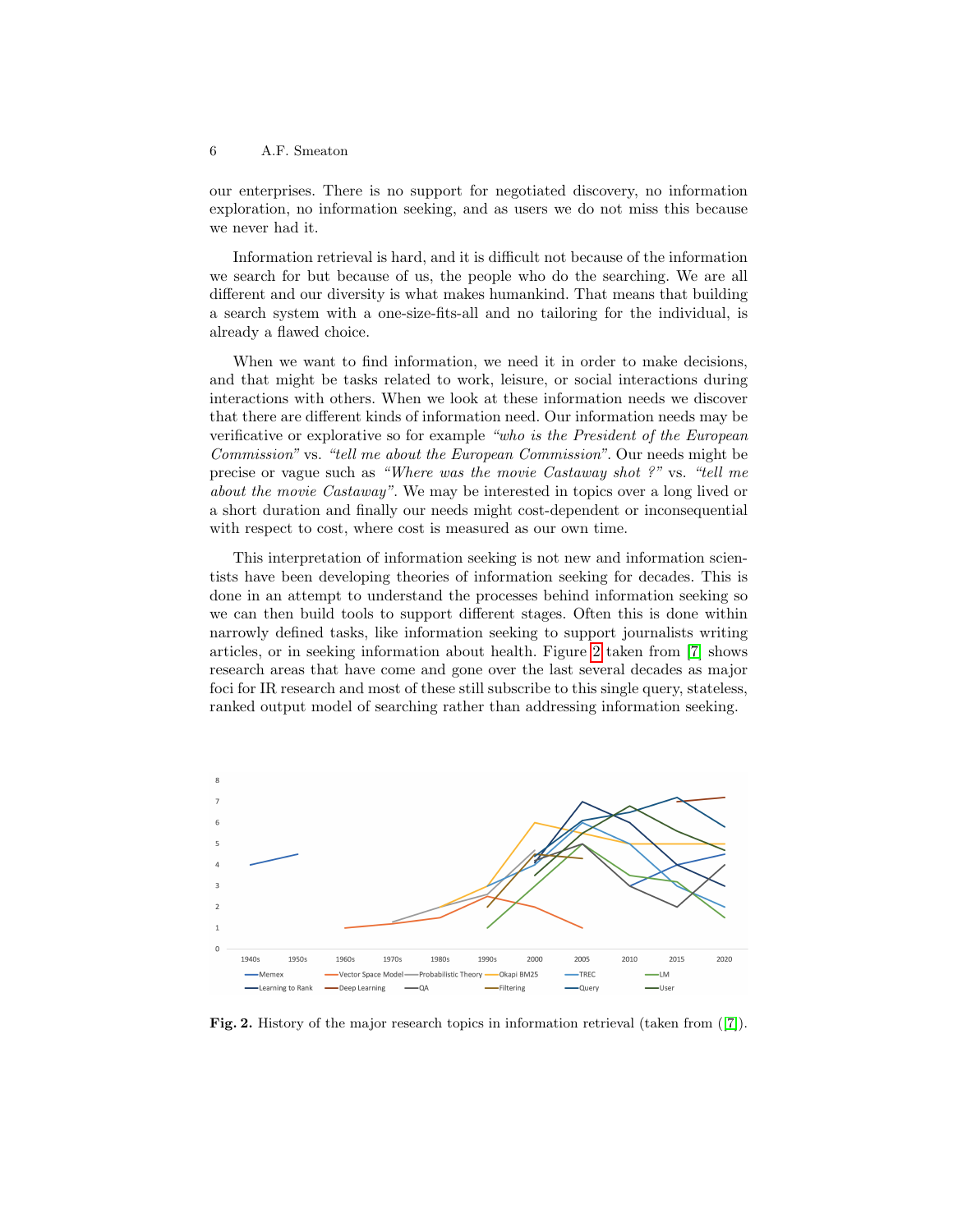Meanwhile the rate at which our information access is evolving is so fast that the models of information seeking cannot keep up with the technology. Think of things we use now, every day, which were not present a decade ago, or even just a couple of years ago. The Apple iPhone was introduced in 2007 and iPad in 2010, Amazon Echo was introduced in 2017, Twitter started in 2006, Snapchat in 2011 and TikTok was founded in 2016. The reason for mentioning these is to show how the information seeking landscape, the ways we can find information or it find us, the kinds of information, delivery platforms, all this changes hugely, so modelling information seeking is really difficult as a result.

As yet another further complication, nowadays we all have continuous partial attention as we work and relax. Many of us now do a kind of multi-tasking because our devices – smartphones, tablets and laptops – are multi-purpose. Sometimes this happens when we mindwander which we all do, all the time, skimming the surface of incoming information as it is presented to us, picking out relevant details and moving on to the next stream in a continuous rather than episodic fashion, casting a wide net across our tasks, but not often giving any of them our full attention.

If we accept that there is a "semantic gap" between our information seeking and the search tools that we use, what does search look like, and we answer that in the next section.

## 4 Search Systems

We know that search is not easy, it is indefinite, with lots of uncertainty and with complex inter-dependencies, user requirements are incomplete, sometimes contradictory and always changing as searchers' needs evolve, even in mid-search. The standard search interface and affordance allows for the very simple concepts of a search query as a set of words or query terms, a ranked list of documents as an output, a serial examination of documents in that list with the assumption that all documents in the list have at least one query term. The user is expected to browse this list until the information need is satisfied and if not, at some point the user will re-formulate and re-issue the query and repeat the process, including seeing documents already viewed in a previous search.

There is no support for a searcher's assessment of relevance, no opportunity for the searcher to indicate to the system that a document is a good, or a bad document in terms of their information need, each search operation in the sequence is independent of other searchers and thus the system is stateless with no learning, and no conversation or interaction between searcher and search system.

This model is used in web search, enterprise search, search through emails and social media and searches on our own computer filespace. The takeaway message from looking at search is that search systems do not help individuals, they tune parameters to optimise for the average person, thus diluting any personalisation or benefit to an individual person, let alone for an individual search.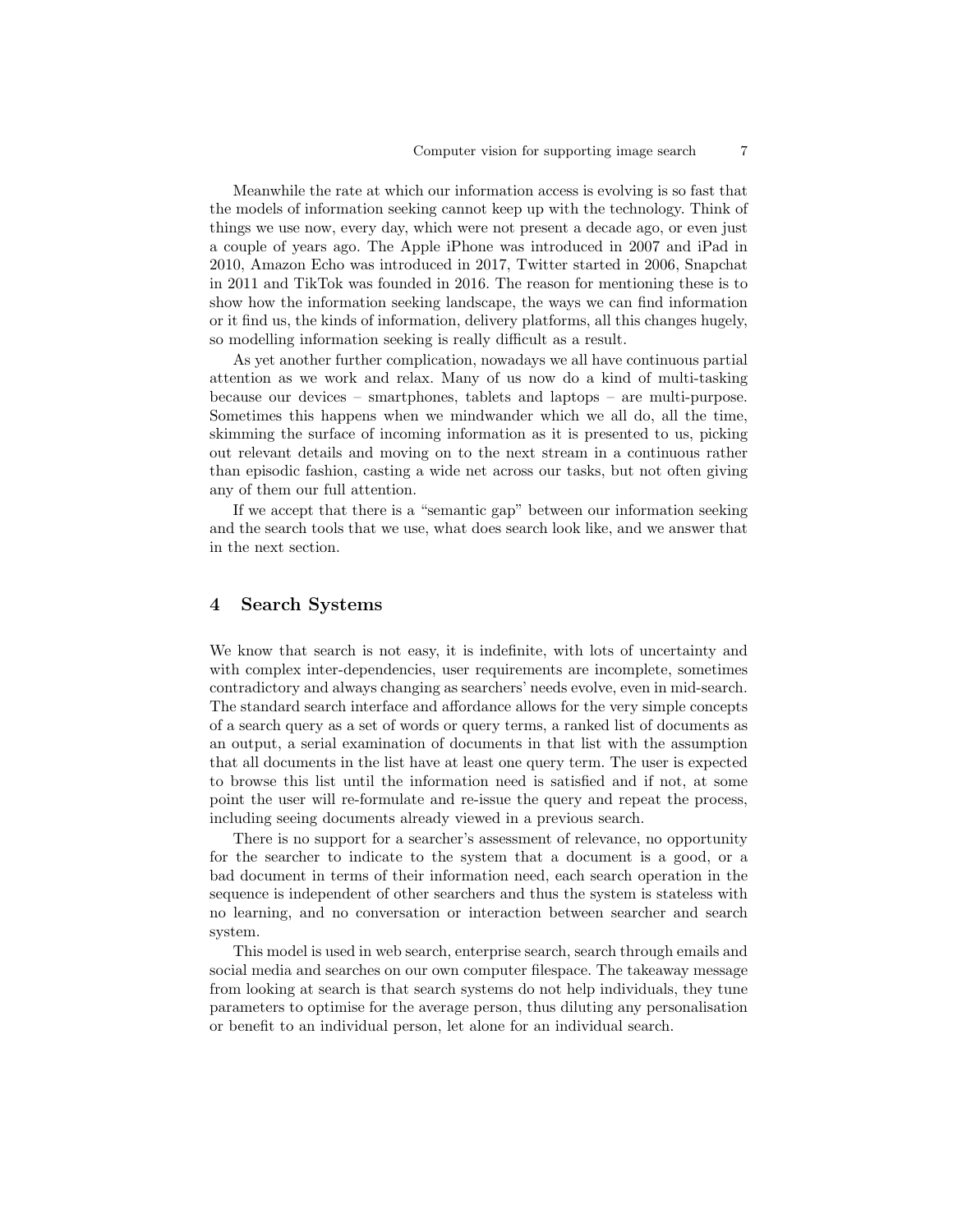An interesting use of search tools is re-finding, the phenomenon whereby a user is searching for information s/he had previously located, but cannot now find and needs to re-read or review it for the task at hand. The concept has been around for more than a decade and one of the of the earliest studies on this was [\[6\]](#page-9-0) who found that 40% of search queries at that time, were associated with information re-finding. Recently re-finding has morphed into what is called personalised search where stateless search systems are augmented with external resources, like contextual information [\[8\]](#page-9-5) in order to re-find information. We shall return to the importance of re-finding later.

# 5 Computer Vision and Image Search

Computer vision and multimedia information processing have made extreme progress within the last decade and many tasks in some domains can be performed with the same level of accuracy as if done by humans, or better. This is mostly because we leverage the benefits of having huge amounts of data available for training, we have an enormous increase in the amount of computer processing and emergence through using GPUs in parallel, and we have seen the evolution of machine learning as a suite of techniques to combine data and processing and deliver accurate vision-based systems. While issues of bias, explainability, compute cost and carbon footprint in training each remain as hurdles, there is now such momentum in the neural networks approach to visual information processing that these hurdles will be overcome in time.

Given that we can automatically process some forms of visual information better than humans what do we use this processing for ? We use this in autonomous vehicle navigation though that is a narrow and niche application as are security applications when searching CCTV for a particular individual or when classifying crowds of people for shopping and footfall analysis. Computer vision is also used for medical image analysis for healthcare diagnostics, for remote monitoring of premises for outlier detection or monitoring of animals or crops in agriculture. All these applications and many more are widespread and established yet one which is not so widespread is image or video search directly by users. Most of the images and videos delivered to us as part of work or leisure or entertainment come from recommendations, or are included as part of a lager multimedia "package" like a movie, a news article, or a social media post where other aspects of that package are used to select it for delivery to us.

The types of image search which are available to us include searching for duplicates or near duplicates through reverse image search with systems like TinEye (<https://tineye.com/>). We also have image similarity where given an image as a search query, systems like those offered by the major web search systems, visually similar images can be found, with visual similarity based on low level features, with lots of options to filter the results. but what if we don't have a query image that we want to search against ? In such cases we are faced with having to sketch a query image, which we are terrible at doing, or we have to use words to describe what we think might be in the image we are looking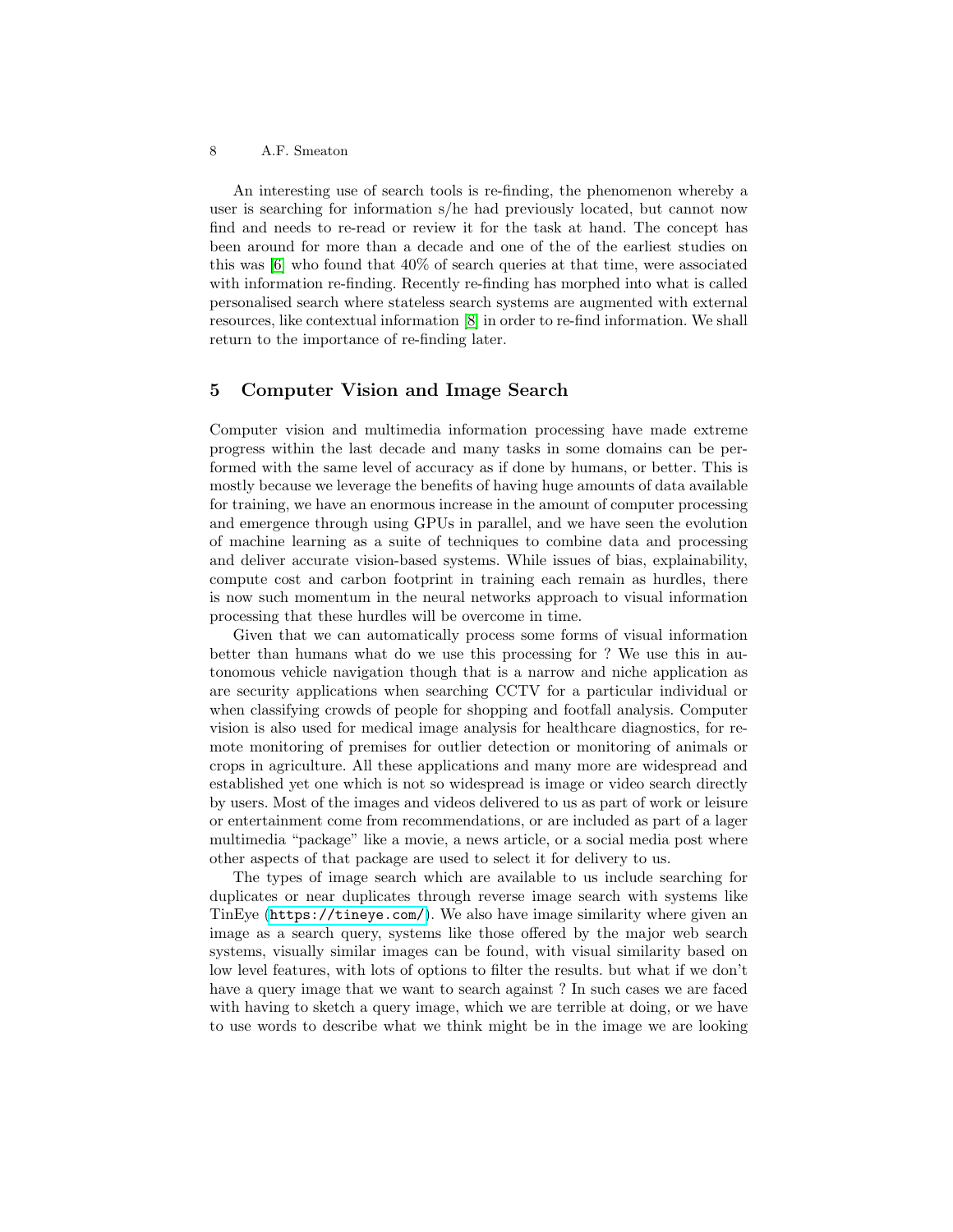for. If we are searching for an image which we have already seen at some point in the past and we wish to re-find it, then likewise there is no support except to retrace the route used to locate it first time, by following your browsing history for example to to try to formulate a query using words. That is because the way we index and represent images in most systems is by low level features like colours and shapes combined with tagging them with a bag of words representation and that is done at indexing time, not at search time. This is a clear mis-match to the kind of image representation we would like to see when we try to find or re-find images. It ignores all the characteristics of human memory that lead us to need to find or to re-find the image in the first place. So no connecting an image with things we already know so it comes to mind more easily, no repeated exposure to an image so that its forgetting curve is less steep, no interaction during search or information discovery except the stateless rapid-fire query-examine-query cycle. In the final section of this paper we will look at the opportunity for a better form of image search.

## 6 Image Search Should Be A Conversation

Given the mis-match between on the one hand human memory and its characteristics of forgetting and our typical information seeking behaviours where we have tasks that require information in order to complete them, and on the other hand the typical feature representation of images, this is both a problem, and an opportunity for computer vision to do something differently. Each image or video clip will have a natural inherent memorability associated with it, as demonstrated in the annual MediaEval video memorability benchmark evaluation [\[2\]](#page-9-6) and some systems based on a typical machine learning paradigm of training against manually annotated memorability scores and using an ensemble of models, show excellent performance in predicting such memorability [\[1\]](#page-9-7). However just because some visual imagery is more memorable does not mean we are going to actually remember it when we need to.

Human memory will fail, naturally and when it does then this will lead to the need for re-finding images, for which we currently have to use the same form of search tools as we do for all our other kinds of searching. We have grown accustomed to this because it has been the default search modality for decades. Yet re-finding of imagery is much more complicated than re-finding text documents or web pages because we have this phenomenon of continuous partial attention as we work and hence we are less likely to be able to describe or verbalise a description of it for input to a search engine. Image searching is not as widespread or as common or as much used as it should be because we are tied to the search model developed for searching through text, whose characteristics are enough to deliver something that works for text, but not for images.

If we were able to start again from scratch and build image search tools based on user needs rather than convenience to existing systems then image search would be interactive, conversational and incremental rather than a rapidfire iterations of query re-formulations. The selection of candidate images to